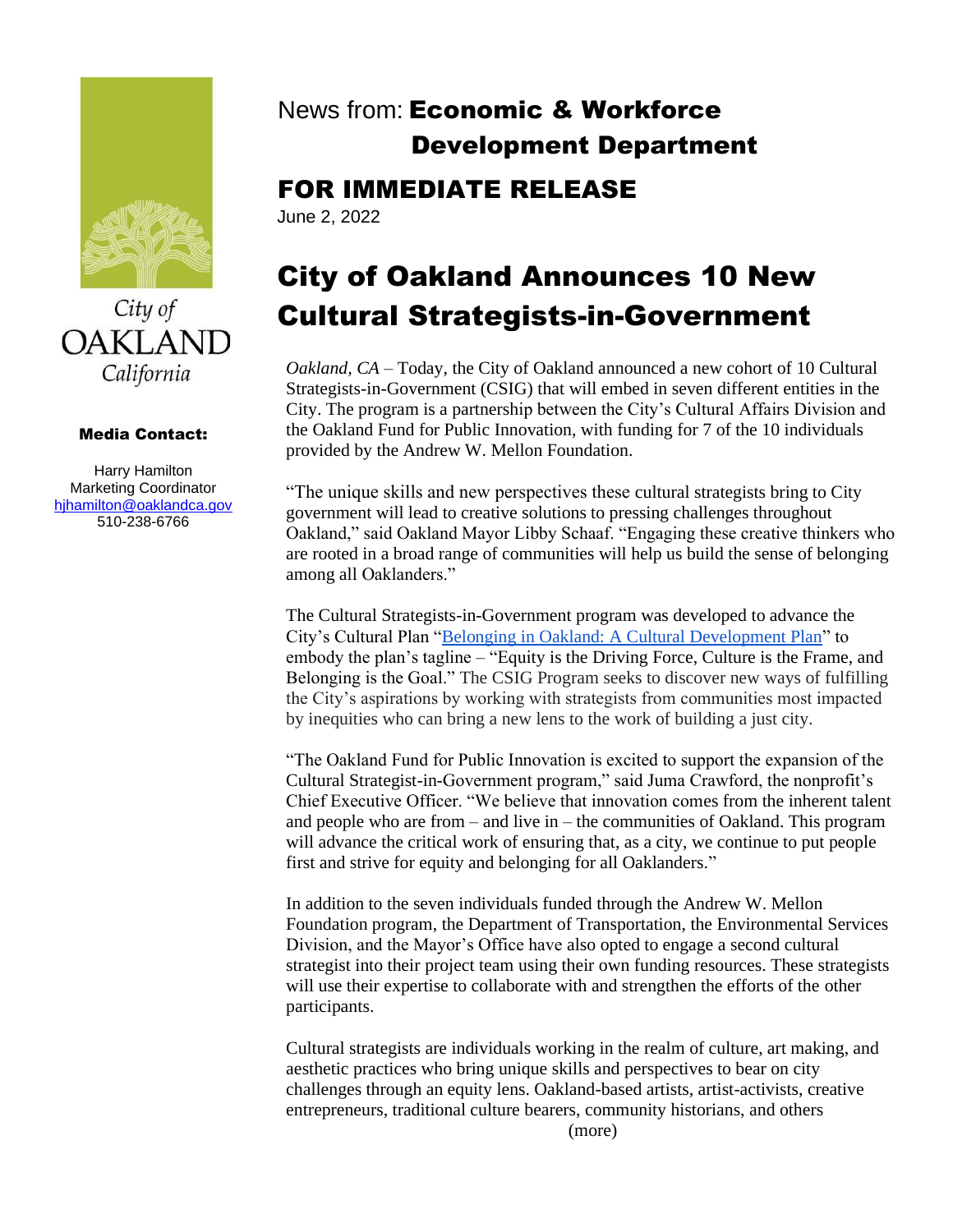**Oakland Announces 10 Additional Cultural Strategists-in-Government**

> June 2, 2022 Page Two

knowledgeable of culturally specific practices, history, or heritage relevant to residents of Oakland applied to the competitive program to be embedded in various government offices for a year.

The CSIG program is an investment in creative thinkers who imagine and test new ways of working from a position inside government that advances how dialogue, deliberation, risk, and innovation can impact governmental systems in a transformative way to operationalize civic belonging.

The City entities and their associated cultural strategists to join the program are:

**AssistHub project/Mayor's Office: Jamica El and Cheo Tyehimba Taylor** A part of Oakland's music/arts community, Black business community, and Black parent community, [Jamica El](https://www.muvaboard.com/) has a unique hybrid of creative publishing experience, digital communication skills, and expertise in physical computing to tell compelling stories at the intersection of art, technology, and wellness. El will partner with the Mayor's Office to increase the reach and effectiveness of [AssistHub,](https://www.assisthub.org/) a platform that seeks to eliminate the barriers that make it hard for people to access public benefits. El will lead a narrative change project to shift perspectives currently embedded in public policy and popular discourse, which too often undermine the dignity of our communities and reinforce systemic barriers. The collaboration seeks to address an estimated \$60 billion in public assistance benefits that go unclaimed every year because of these barriers.

[Cheo Tyehimba Taylor](http://forwardevermedia.com/) is a writer, filmmaker, and multimedia strategist with years of extensive collaborative experience with non-profits, arts organizations, foundations, and City agencies. He will support the AssistHub project in the Mayor's Office by providing digital storytelling and strategic communications thought leadership. Tyehimba Taylor's engagement is being funded by AssistHub.

# **Community Homeless Services/Human Service Department (HSD): Sabereh Kashi**

An independent documentary mediamaker from Iran, [Sabereh Kashi](https://www.facebook.com/wovenmultimedia) has made housing – and what it means to find and make a home – a theme of her creative work for many years. Focused on personal stories, Kashi seeks to capture the lives of people as whole complex human beings rather than as symbols defined by current issues or political labels. Kashi will team up with the [Community Homeless Services](https://www.oaklandca.gov/topics/community-housing-services) program of HSD to support resilience and promote healing for unhoused families and individuals who are experiencing the trauma of living without a permanent home, compounded by the misunderstanding that can dismiss, judge, or simply ignore those living on the streets.

**Department of Transportation (OakDOT): Walter Wallace and Binta Ayofemi**

Founder of the Black Film Guild, a place for Bay Area creators to acquire photography and filmmaking skills, [Walter Wallace](http://www.blackfilmguild.com/) is an Oakland writer, cinematographer and editor with a drive to be the change he wants to see in the world. His experience of working with CalTrans and the Bay Area Air Quality Management District makes him well placed to collaborate with [OakDOT](https://www.oaklandca.gov/departments/transportation) to activate communities to participate in designing safe, accessible streets that facilitate public gatherings, placekeeping, and belonging in capital projects such as the 14th Street Safety Project, East Oakland Neighborhood Bike Routes, and 7th Street Connection. (more)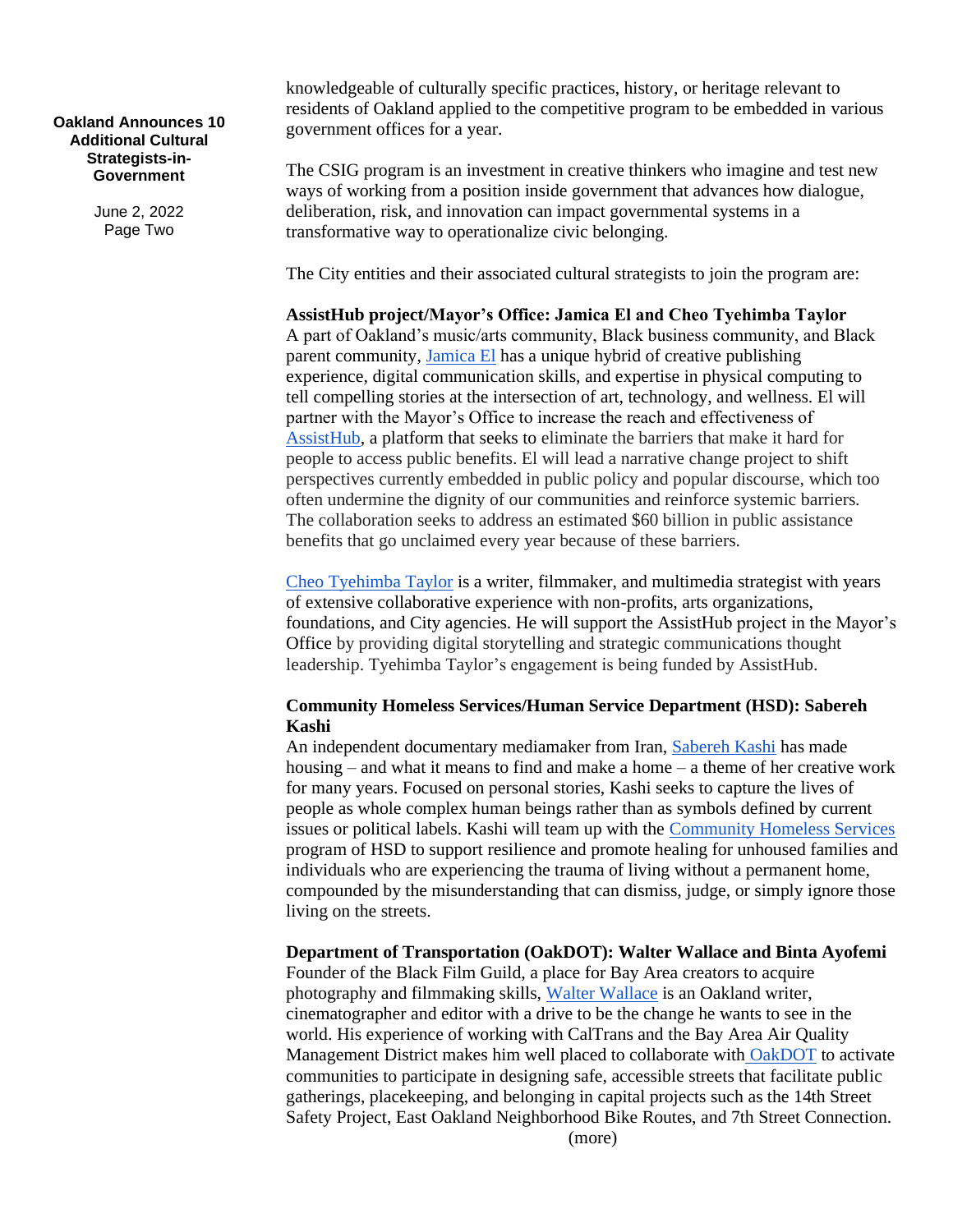#### **Oakland Announces 10 Additional Cultural Strategists-in-Government**

June 2, 2022 Page Three

[Binta Ayofemi](http://ground.org/) is an Oakland-based artist with a background in sculpture, landscape, and architecture. Honored with an Oakland Public Art award, Ayofemi is the founder of Ground, transforming vacant spaces and storefronts as community facing artworks in East Oakland, West Oakland, and Downtown. Ground's projects have included a new park and BBQ surrounded by a living fence, a musical courtyard and a general store. As an OakDOT CSIG, the artist will create new sidewalk spaces for the public, and prototype street-level activations and green spaces working to enhance OakDOT's projects. Ayofemi's engagement is being funded by OakDOT.

# **Department of Violence Prevention (DVP): Umi Vaughan**

[Umi Vaughan](https://csumb.edu/blackstudentsuccess/cbss-team/) is an Oakland native, a percussionist and singer, a cultural anthropologist and educator, a griot and part of the Dimensions Dance Theater family who wishes to use his skills to build community and decrease violence in our city. [DVP](https://www.oaklandca.gov/departments/violence-prevention) views violence as a communicable disease that disproportionately infects individuals and families living in communities with underlying conditions such as historical structural racism, chronic economic disparities, absence of quality health care, scarce educational opportunities, and early and pervasive contact with the criminal justice system. Together with the DVP, Vaughan will harness culturally relevant art forms that will serve to promote community cohesion, belonging, and connections to ancestral traditions as a protective factor against violence.

# **Environmental Service Division/Oakland Public Works (OPW): Maddy Clifford and Pacita Rudder**

A writer, hip hop lyricist, performer, educator, and activist, [Maddy Clifford](http://www.madlinesinfo.com/) wants to use her creative and communications talents to change public perception about what an environmentalist looks like. Clifford will support two of the Environmental Services Division's (ESD) critical efforts at the crossroads of climate, resilience, and environmental justice: building electrification and waste sorting/reducing single-use plastics. They will be working together employing an equity lens to support the frontline communities most vulnerable to the impacts of climate change.

[Pacita Rudder](https://www.linkedin.com/in/pacita-rudder-a4082632/) is an artist who has been a professional cultural strategist for the past six years working with organizations in California such as Oakland Rising, the Queer Cultural Center, and Power California. As a cultural strategist she has led national cultural campaigns that center BIPOC communities and integrate art, organizing, communications, and culture. She will be working with the Environmental Services Division to position their work to new potential supporters. Rudder's engagement is being funded by ESD/OPW.

# **Office of Council President District 2 Councilmember Nikki Fortunato Bas: Tanisha Cannon**

[Tanisha Cannon](https://sowcivil.com/) is a sociologist, educator, and food justice advocate who seeks to use her skills to help equitably empower event organizers and vendors who utilize Oakland's public spaces. The [Office of the President of City Council](https://www.oaklandca.gov/officials/nikki-fortunato-bas) wants to explore how to better activate outdoor spaces with programming citywide to enhance the social, cultural, and economic well-being of all Oaklanders. Together, they will explore making compliance and permitting processes for the culture and events community more accessible, particularly by lowering barriers to BIPOC and lowincome event organizers to support joyous and responsible activation of our civic commons.